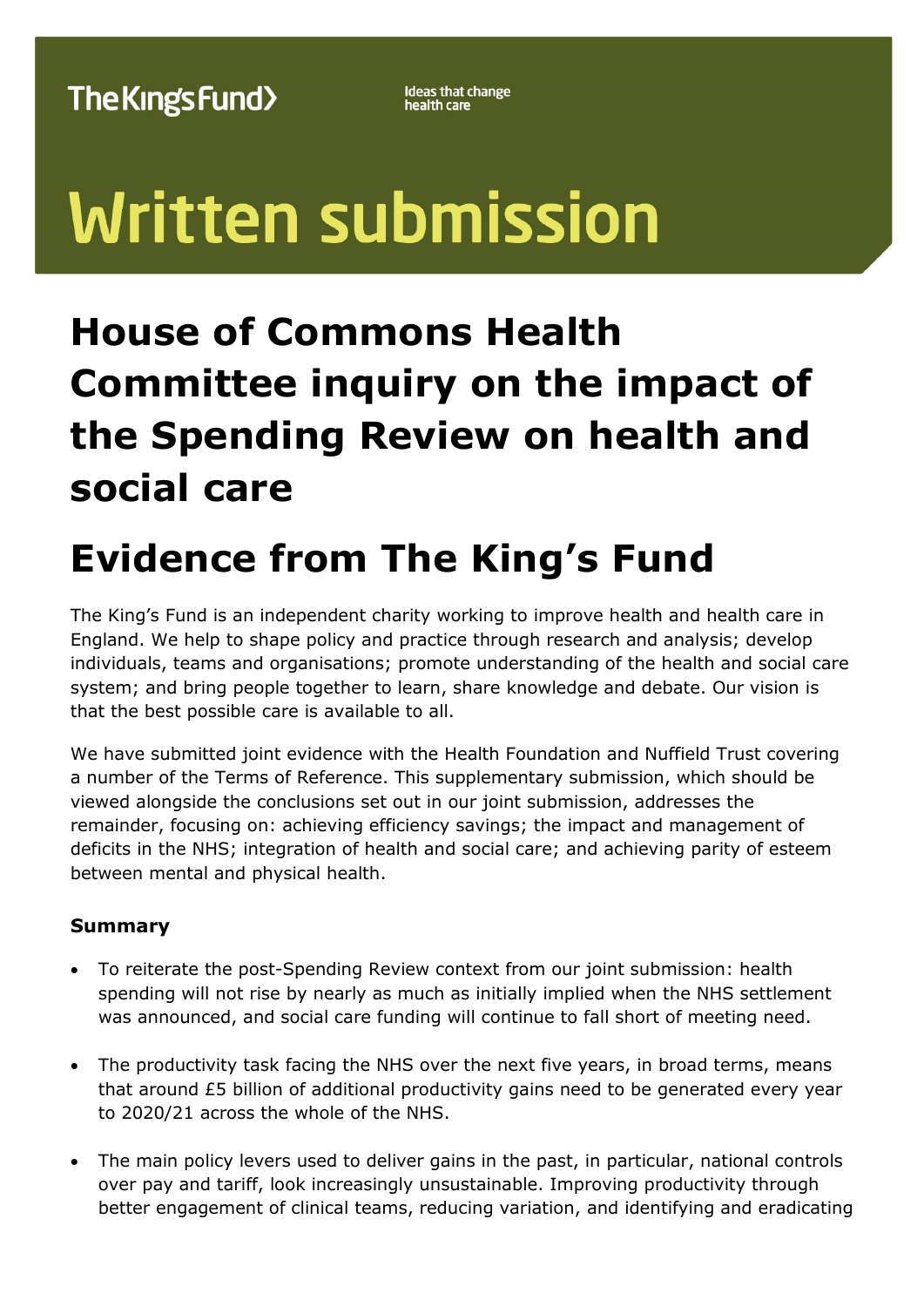unnecessary treatments are all possible, but are not quick gains that fit within the current timescale for the productivity task facing the NHS.

- Many NHS providers are now in deficit. Some of the actions proposed to enforce financial control reinforce central control over NHS trusts and undermine the previous autonomy of NHS foundation trusts. Others are likely to have long-term consequences, particularly if they are sustained over a number of years – for example, limits to capital spending.
- We welcome the commitment to achieve integration of health and social care across the country by 2020, although fundamental differences in funding and entitlements between the NHS and social care will make genuine integration hard to achieve.
- While we welcome the additional £600 million allocated to mental health services in the Spending Review, the stark contrast in funding between mental health trusts and acute trusts reinforces the current lack of parity of esteem between mental and physical health.
- Overall, although the Spending Review provides welcome additional funding for the NHS and acknowledges some of the current pressures on social care, it sets a course for continued pressures on quality and access to health and social care services. We therefore reiterate our call for a new settlement that places health and social care on a sustainable footing for the future.

#### **Achieving efficiency savings: their scale and source**

#### **Scale of the productivity challenge**

With a challenging settlement agreed, attention will now turn to the need to find £22 billion in efficiency savings by 2020/21, for which there is, as yet, no comprehensive national plan.

As we have argued in evidence to previous inquiries, improving productivity in the NHS should be thought of as 'finding ways to do more with the same' and generating better value for patients with the money the NHS has been given, as opposed to being about making savings or cutting costs.

NHS England has estimated that the NHS needs to achieve productivity gains worth £22 billion over this parliament. This was based on estimated overall funding pressures of £30 billion, of which £8 billion was to be met by additional resources from government. As we set out in our joint submission, the actual real increase in funding for the whole of the NHS (not just NHS England) is £4.5 billion by 2020/21, in effect increasing the productivity challenge.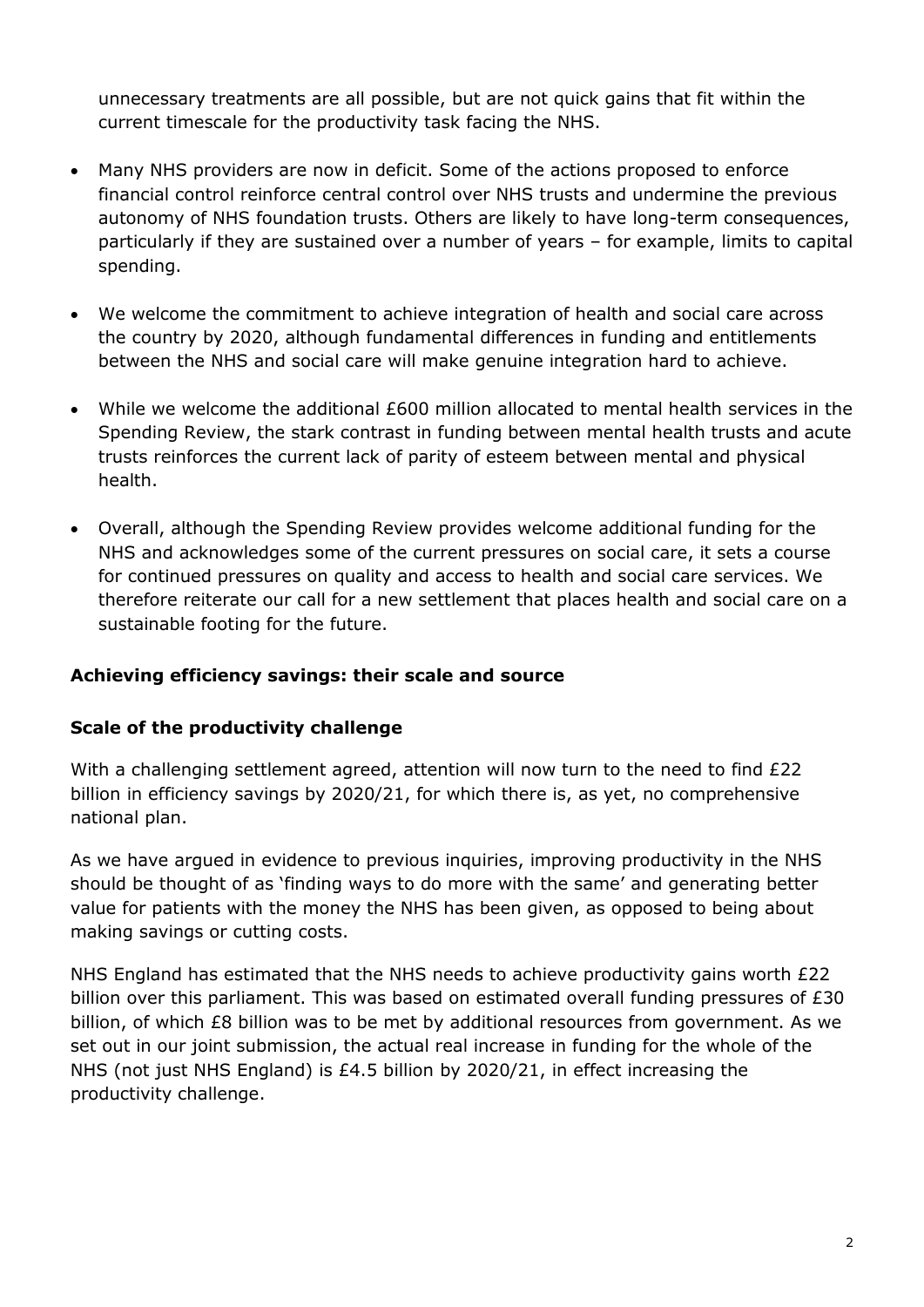**Figure 1 Percentage of £4.5 billion additional funding available to NHS, by financial year to 2020/21**



The productivity challenge is further complicated by the fact that NHS providers were forecasting a full-year deficit for 2015/16 of between  $E2$  and  $E3$  billion (although the Department of Health/NHS England are hoping this will be closer to £1.8 billion). Current plans for 2016/17 are for NHS England to meet a similar shortfall (£1.8 billion) out of the £3.8 billion real-term increase it is due to receive.

These estimates of the productivity task confronting the NHS are clearly broad brush. However, they show the scale of the challenge. On the front line there is considerable pessimism about the ability of the NHS to meet this challenge. Our October 2015 Quarterly Monitoring Report revealed that 85 per cent of trust finance directors surveyed thought that there was a high or very high risk of the NHS failing to achieve the productivity gains set out in the *NHS five year forward view* (Appleby *et al* 2015).

#### **Source of productivity gains**

This estimate of the productivity gains required puts into perspective current estimates from Lord Carter's review of efficiency (Carter 2015). This suggests that through various measures hospitals could save around £5 billion by 2020/21. This is equivalent to one year's worth of the productivity gains needed by 2020/21 and covers most aspects of hospitals' functions – procurement, pharmacy, estates and workforce.

Assuming these improvements are actually achieved, this leaves at least another  $E17$ billion (of the original £22 billion) of productivity gains to be found from other sources.

As we set out in our joint submission, The King's Fund and the Health Foundation argued for a dedicated Transformation Fund (comprising around an additional £1.5–2.1 billion a year between now and 2020/21) to be established. The fund's purpose would be to accelerate change – including a drive for efficiencies – across the NHS at scale and pace.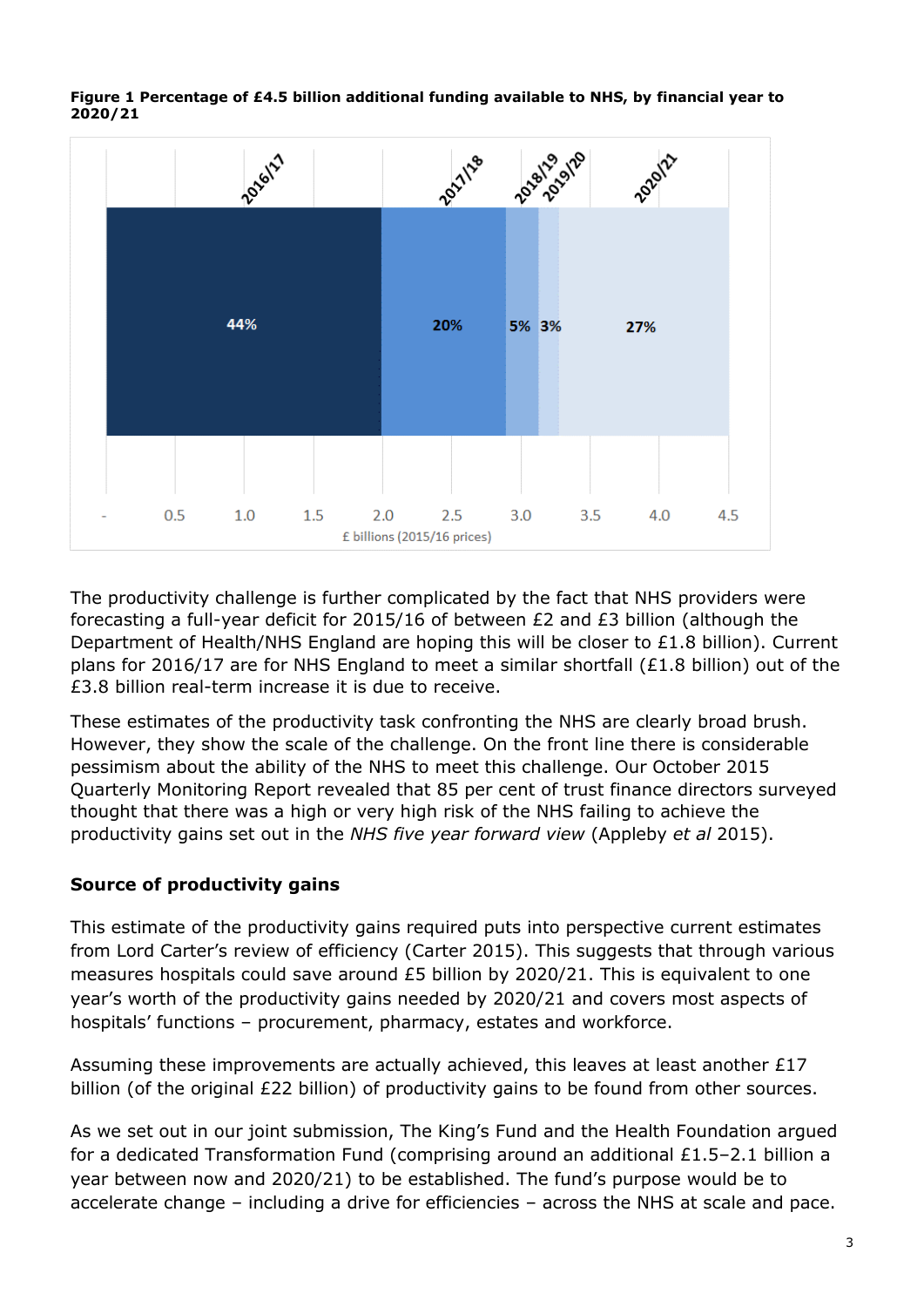The efficiency strand of this fund would be used to support implementation of plans to achieve higher rates of efficiency growth across all services and organisations in the NHS, to ensure that services are delivered cost-effectively. However, while we welcome the newly created Sustainability and Transformation Fund, we are concerned that there will be little money available to deliver improvements in operational efficiencies, particularly given that, at least in 2016–17, most of the fund will need to be used to restore financial balance in the provider sector.

Two of the key national strategies for improving productivity that accounted for a majority of the savings in the last parliament – freezing pay and reducing the prices paid to hospitals for services (by cutting tariff prices) – look increasingly unsustainable. In fact, the tariff set for next year (2016/17) effectively abandons the policy of incorporating a significant efficiency requirement. And while the government plans for no more than an annual average of 1 per cent increase in public sector pay to 2020/21, there must be growing doubt about its ability to enforce what will amount to a decade of severe pay restraint.

Historically, improvements in NHS productivity have been driven largely by reductions in the length of time patients stay in hospital and other changes such as the increased use of lower cost generic drugs and the substitution of day case for inpatient activity. While these may yet deliver some further gains, their scope is limited and further savings would take time to materialise (Alderwick *et al* 2015).

Our work at The King's Fund has argued that focusing on better value is the most promising way of realising the required productivity improvements. In individual organisations, better value can be pursued by engaging clinical teams in reducing variations in care. In other cases, changes are needed in how services are provided across organisational and service boundaries, for example, in delivering more co-ordinated care for older people to reduce delayed transfers. Successful implementation of these approaches depends on: the use of a tried-and-tested quality improvement method as observed in high-performing health care organisations; sustained and systematic investment in leadership development and culture change; and the collection and reporting of data on variations in care to enable leaders to understand their performance and identify areas for improvement. A good starting point would be for the NHS to develop a national quality improvement strategy to support local leaders. However, there is no quick fix; a strategy for quality improvement needs to be realistic about the time it takes to bring about change as well as the investment in capabilities required.

#### **The scale and management of deficits in the NHS**

#### **The scale of NHS provider deficits**

Deficits have spread far and wide across NHS providers. In the first six months of 2015/16, the net deficit among NHS providers reached  $£1.6$  billion, with 75 per cent of organisations overspending and nearly two-thirds also forecasting a full-year deficit (Monitor and NHS Trust Development Authority 2015).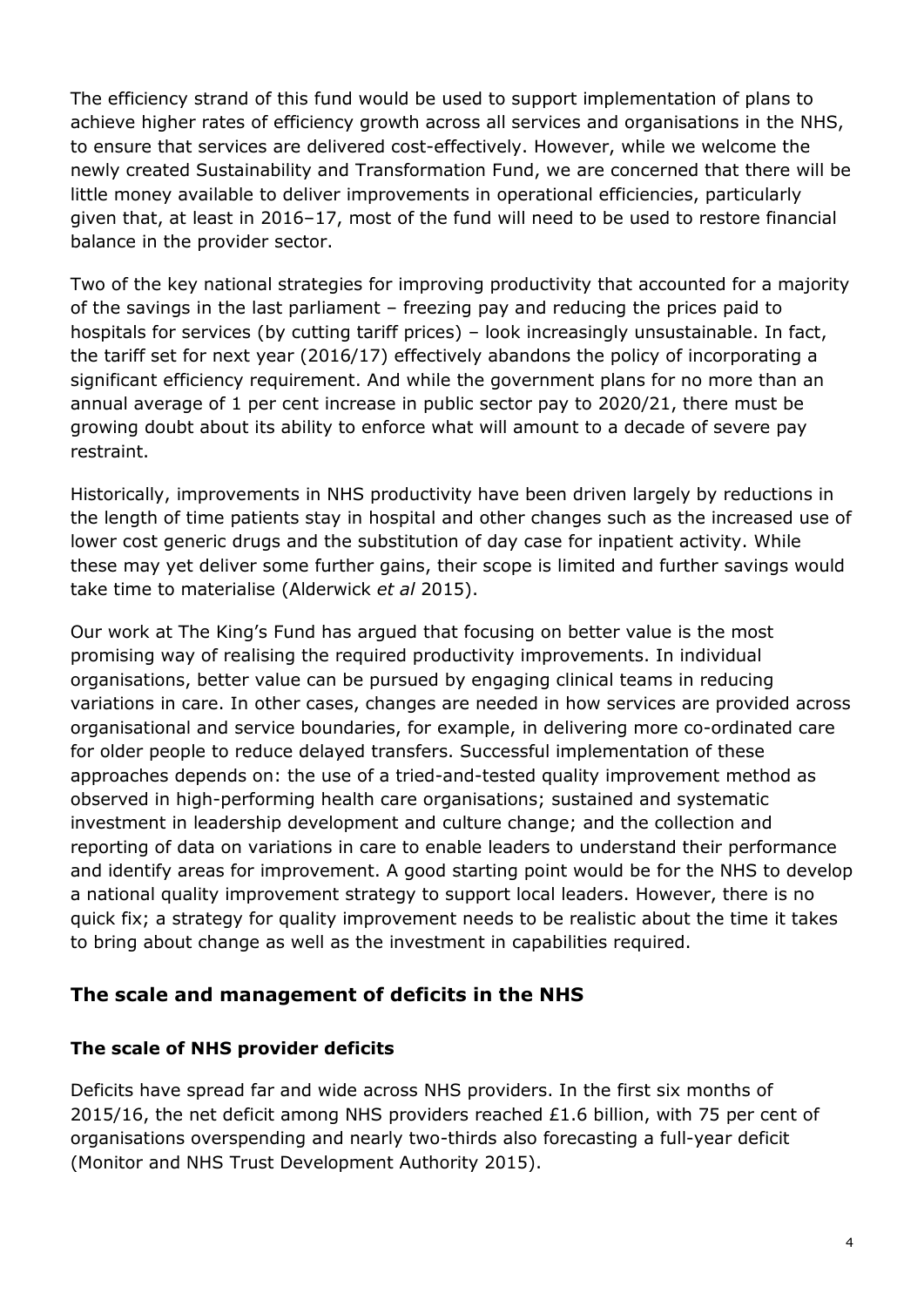In previous years, the Department of Health has managed to absorb deficits without breaking the financial controls set by HM Treasury and voted by parliament. However, in 2014/15 the underspend on revenue was only £1 million from a total budget of more than £110 billion. Even this was only achieved after £250 million in additional revenue was provided by HM Treasury and significant cuts had been made to capital spending with the resources then transferred into revenue. The Department of Health is now looking to hold the net NHS provider deficit to no more than £1.8 billion in 2015/16, from which we assume that it has a plan to manage an overspend of this size through underspends in other health budgets.

#### **Management of NHS provider deficits**

The initiatives taken by the Department of Health and national NHS bodies to manage provider deficits have rapidly multiplied in recent months. These fall into two broad categories: actions to reduce pressures on NHS providers and actions to enforce financial control.

Actions to reduce pressures on NHS providers include the front-loading of the Spending Review settlement, thereby enabling the NHS to provide more income to providers whether through the new £1.8 billion Sustainability and Transformation Fund or the range of measures taken to ease the downward pressure on tariff. Central action to further reduce cost pressures on the NHS also includes continued pay restraint for NHS staff, action to reduce pharmaceutical costs through the Pharmaceutical Price Regulation Scheme and action to reduce procurement costs through Lord Carter's review of efficiency (Carter 2015).

The financial controls set out in the NHS planning guidance (NHS England *et al* 2015) and associated documents may have greater long-term significance. The  $£1.8$  billion held in the Sustainability and Transformation Fund can only be unlocked with the agreement of the Department of Health and HM Treasury. Local NHS organisations must apply for this support and it comes with a long list of conditions. In addition, NHS Improvement will set financial control totals for spending for all NHS providers irrespective of whether they are in deficit or not. These controls will extend to an organisation's use of its own reserves and enforce a range of other central must-dos. For example, in an unpublished letter from Monitor, the NHS Trust Development Authority and NHS Improvement (2016), providers are told (among other things) how to manage the carry-over of annual leave, how to manage short-term sick leave and to 'remove prudence' from their handling of bad debts, deferred income and a range of other balance sheet items. These measures reinforce the dramatic extension of central control over NHS trusts and more radically, NHS foundation trusts. At the heart of the foundation trust model was a belief that greater local autonomy and responsibility for operational decision-making was good for both organisations and for the NHS. These controls undermine this independence.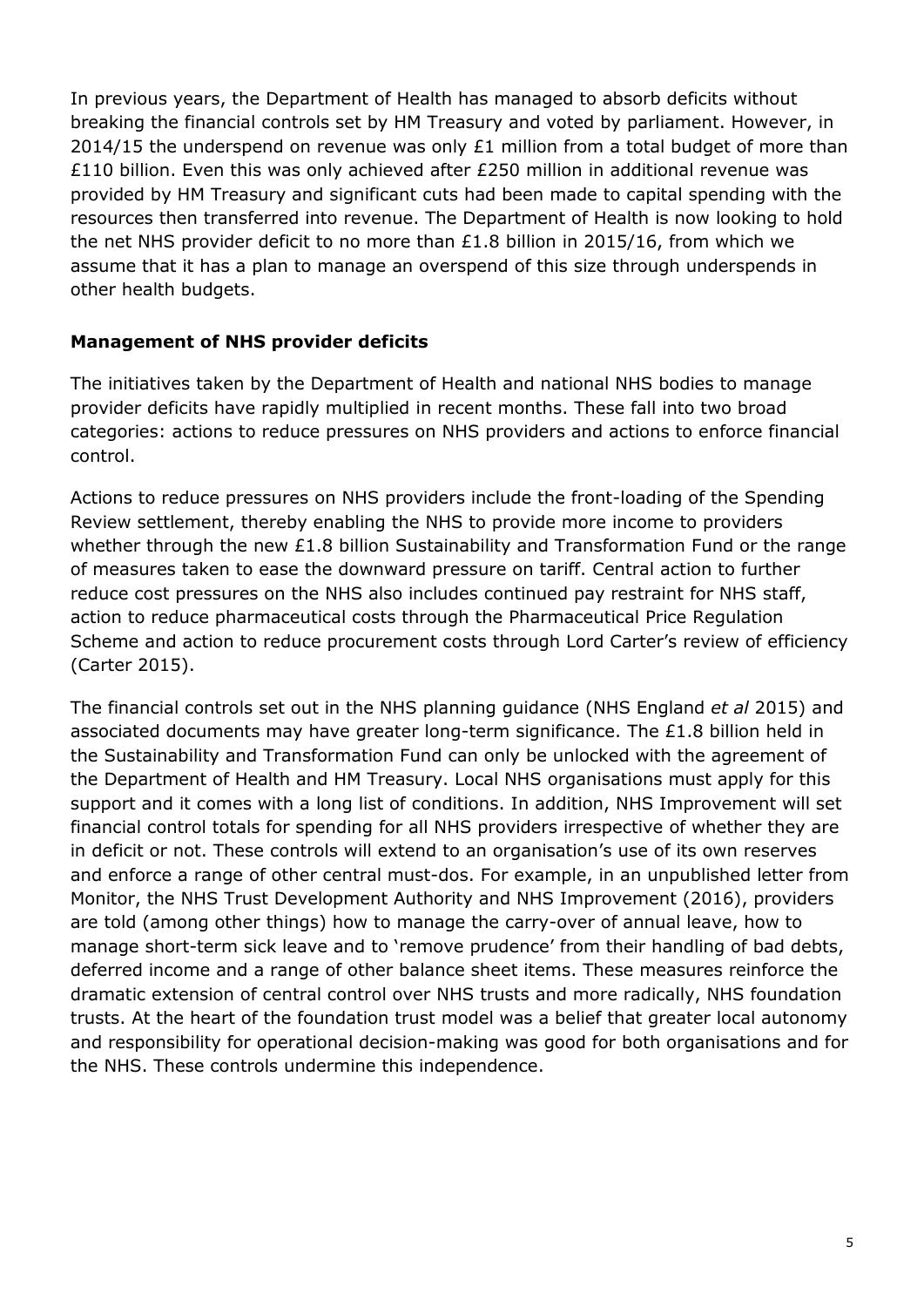#### **The impact of these actions on NHS deficits**

The impact of these changes is yet to be seen but there are likely to be major implications for patients. First, there will be a sustained and deep squeeze on capital spending. If this is limited to a year or two, across the NHS as a whole the impact may not be very great. If it needs to be sustained, however, then the NHS risks running down its estate and amassing a big bill for later years as the quality of its buildings and equipment deteriorates.

Second, costs in all health services are primarily accounted for by the workforce. At present the primary goal of cost reduction has been to reduce reliance on expensive agency staff. However, in a recent unpublished letter (2016), the national bodies were clear that headcount reduction may be inevitable for challenged providers.

Third, a significant proportion of NHS provider deficits are located in the acute sector, where they are widespread. It is also clear that the NHS must try to recover and maintain the key performance targets of 18-week referral-to-treatment waiting times and A&E. This creates a risk that the service will be forced to prioritise traditional acute services over mental health and community services, despite the clear strategic intention to achieve parity of esteem and invest in out-of-hospital settings. This risk is potentially compounded by the arrangements for accessing the 'general' element of the Sustainability and Transformation Fund in 2016/17, which will be focused on providers of acute emergency care, meaning that mental health and community health service providers are unlikely to be eligible for these funds (Monitor *et al* 2016).

Behind many of these changes lies the implication that the deficits have been caused by mismanagement within NHS providers. It is important to put this into context. The NHS is halfway through the most austere decade in its history and as a result, funding is failing to keep pace with the rising demand for health care services. During this period (in particular since the publication of the Francis Inquiry report (Mid Staffordshire NHS Foundation Trust Public Inquiry 2013)), the message from the government and the national bodies has placed the emphasis on quality of care and, in particular, on ensuring that providers have the staff necessary to treat this rising numbers of patients. These costs have had to be met primarily by efficiency rather than by rising expenditure. Unless the centre proves more able to reduce these rising cost pressures than local NHS organisations have been, then the only way to reduce deficits may be to reduce either the quality of treatment provided by the NHS, or the numbers of people treated.

#### **Impact on the integration of health and social care**

We welcome the commitment set out in the Spending Review to achieve integration of health and social care across the country by 2020. The government has made clear that it will not impose how the NHS and local government deliver this, setting out a range of models it supports, such as accountable care organisations, devolution deals and lead commissioner arrangements. However, it requires all areas to have a plan for integration in place by 2017, implemented by 2020. This echoes the recommendations of our work on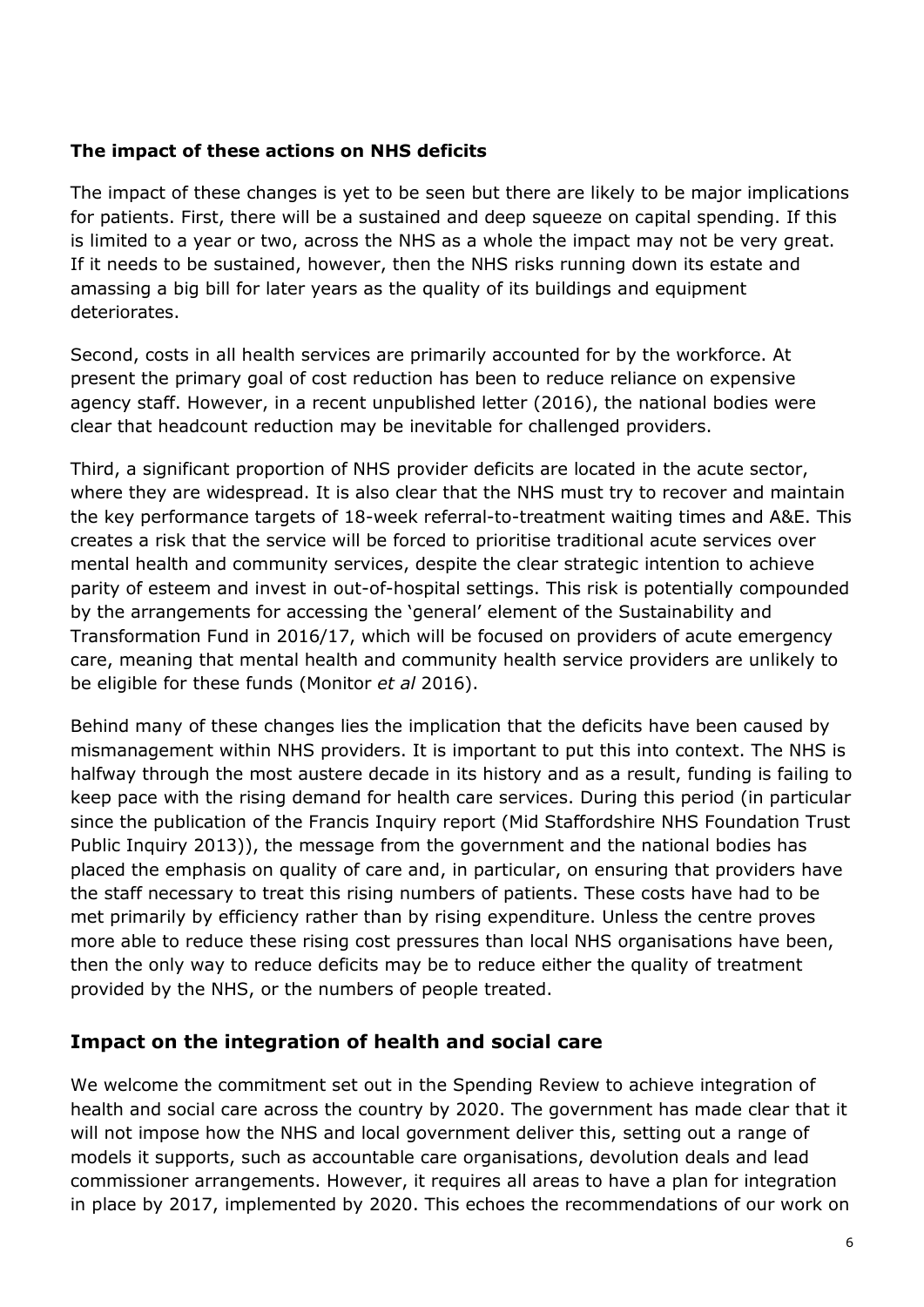how to achieve a more integrated approach to commissioning (Humphries and Wenzel 2015).

The new NHS planning guidance (NHS England *et al* 2015) heralds a shift away from planning by individual institutions towards place-based planning for local populations. By June, every local health system must produce a five-year sustainability and transformation plan which will include plans for better integration with local authority services and for prevention and social care, and reflect agreed health and wellbeing strategies. We welcome this move to a place-based approach as a potential tool for progressing the integration agenda (*see* Ham and Alderwick 2015). For this to succeed it will be essential for the planning process for sustainability and transformation plans to fully engage local authorities as well as the NHS.

As we set out in our joint submission, while the Spending Review provides some recognition of the pressures facing social care, the additional money will not be enough to close the social care funding gap. As Simon Stevens, Chief Executive of NHS England, has pointed out, this makes genuine integration of health and social care commissioning budgets difficult: 'Until we have clarity and a viable social care funding proposition I see no way in the real world in which you could blend £100 billion plus of NHS funding with, in effect, an open ended liability for local authority financing' (Williams 2015).

While the fundamental differences in funding and entitlements between the NHS and social care identified by the Barker Commission remain (Commission on the Future of Health and Social Care in England 2014), genuine integration will be hard to achieve. The need for a new settlement to end the historic divide between health and social care has never been greater.

### **Progress on achieving parity of esteem through funding for mental health services**

#### **The Spending Review and recent pledges**

We welcome the additional £600 million funding allocated to mental health services in the Spending Review, and see this as a stepping stone towards establishing 'parity of esteem' between mental and physical health services. Equally, the national recognition and support explicitly given to the forthcoming Mental Health Taskforce report is also a positive step.

We note, however, that much of the additional funding has been allocated to specific service improvements and models of care. Our own analysis demonstrates that mental health trusts, the largest providers of specialist mental health services, have experienced ongoing reductions in their income in recent years. Uncertainty over funding has led the majority to embark on large-scale transformation programmes aimed at shifting demand away from acute services, and delivering care focused on recovery and self-management in order to reduce costs. However, there is evidence to suggest that the scale and pace of some of these initiatives have had a negative impact on patient care, resulting in increased variation and reduced access to services (Gilburt 2015). Unless core funding is stabilised across the sector there is a distinct risk that the impact of funded improvements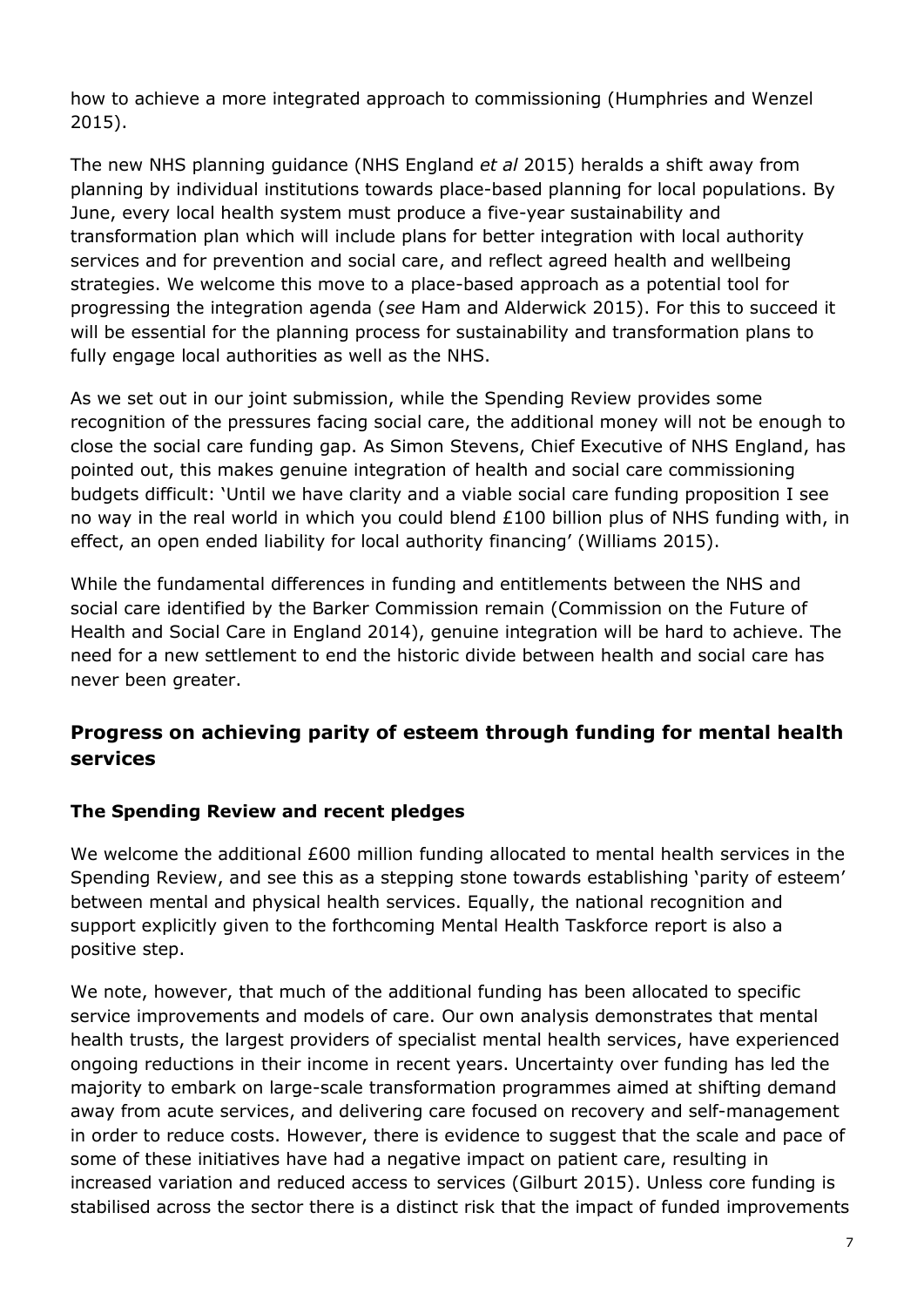may be undermined by further service reductions and reconfigurations as providers seek to balance their finances.

Given that the initiatives recently announced by the Prime Minister exceed the additional £600 million committed in the Spending Review (and with no new money attached), there is a need for clarity on the total funding allocated to improving mental health services. Additional clarity on how these spending commitments relate to previous pledges (such as the £1.25 billion for children's mental health announced in March 2015) would also be welcome.

Finally, the plans for the distribution of the £1.8 billion Sustainability and Transformation Fund in 2016/17 appear to favour providers of acute emergency care over other types of provider, including mental health. While this approach may be necessary in order to target deficits (which are at their worst in the acute sector), it risks penalising providers of other services, including mental health trusts that have not built up deficits, and running counter to the move towards greater parity of esteem.

#### **Ensuring additional funds are spent as intended**

A substantial portion of the additional money announced in the Spending Review will be funnelled to clinical commissioning groups (CCGs) in their allocations from NHS England, and the 2016/17–2020/21 planning guidance states that 'Commissioners must continue to increase investment in mental health services each year at a level which at least matches their overall expenditure increase.' A similar instruction was included in last year's planning guidance.

There is no national data available for spending on mental health services. NHS England has provided assurance that around 90 per cent of CCGs' plans reflected real-term increases in investment for 2015/16 as mandated. However, there is widespread scepticism in the mental health sector that this is the case and that funding is being allocated effectively. The arrangements outlined in this year's planning guidance (NHS England 2016) provide greater assurance that funding allocated to CCGs for mental health provision cannot be diverted to support care in other clinical areas. However, freedom of information requests made to NHS commissioning bodies last year revealed wide variations in the funding CCGs had set aside for mental health, demonstrating that there remains a fundamental lack of transparency around where funding is being allocated and how this relates to services on the ground (BBC 2015).

While spending on the mental health provider sector may be increasing, the stark contrast in funding allocation between mental health trusts and acute trusts remains. Our analysis shows that between 2011/12 and 2013/14 around 40 per cent of mental health trusts received a reduction in income compared with less than 14 per cent of acute trusts. Recent investment is a step forward, but is unlikely to counteract the sustained decline in funding for mental health services that underpins the current lack of parity of esteem.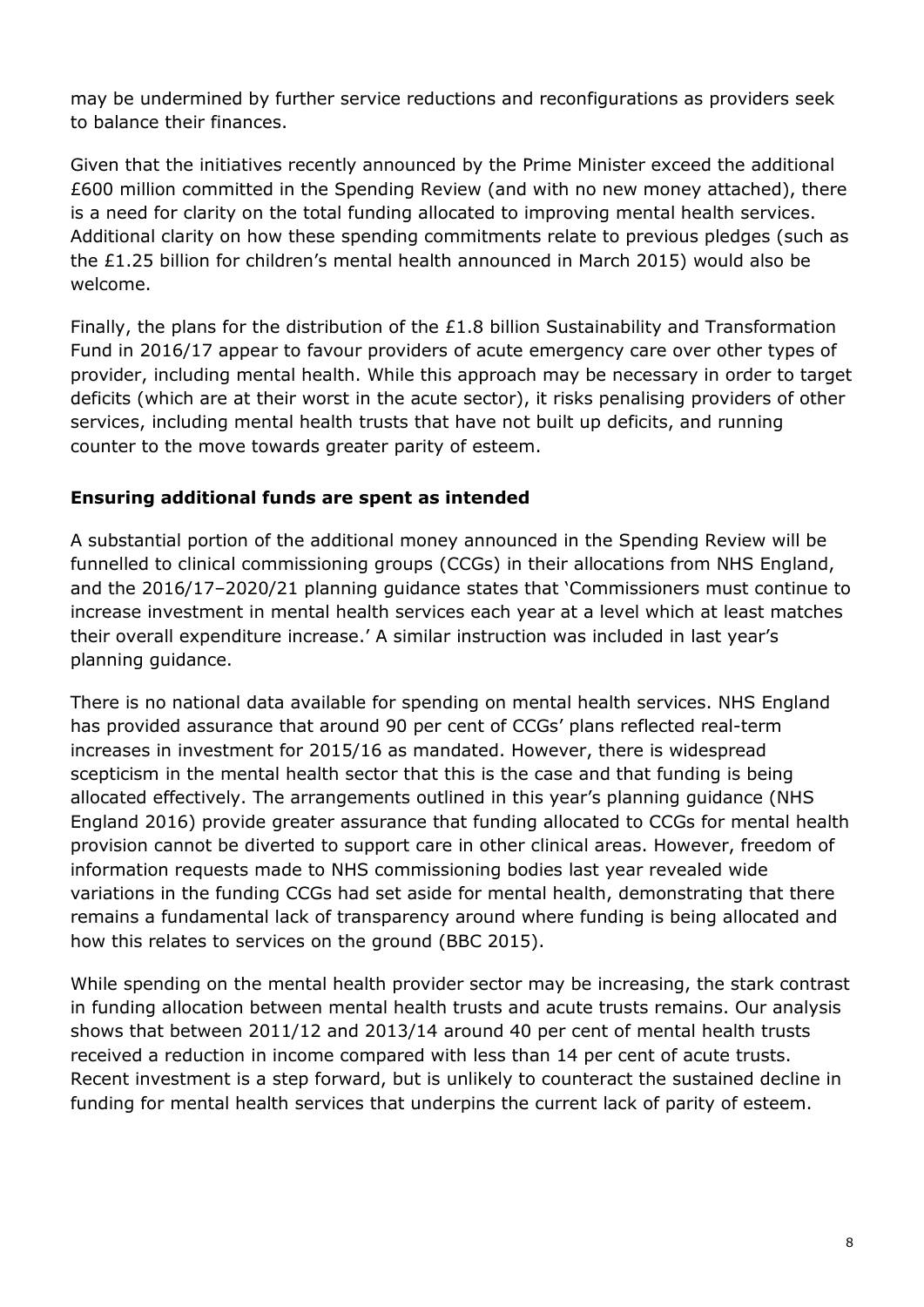#### **Outstanding workforce challenges**

One of the key remaining challenges in implementing improvements is workforce capacity. Our analysis highlights that providers are struggling to meet workforce requirements for existing services (Addicott 2015; Gilburt 2015). Work undertaken by NHS England to implement the new access standards in early intervention in psychosis services found that insufficient staff numbers and limited skill-mix meant that no service had the capacity to deliver National Institute for Health and Care Excellence-concordant services to more than 50 per cent of new first-episode cases by 2016 in line with the standard (Khan and Brabban 2015).

Ensuring that there are adequate staff and capacity to deliver the recommendations of the forthcoming Mental Health Taskforce report will be fundamental to implementation. This includes staff on the ground and appropriate capacity at a national level to ensure systematic oversight and support for commissioners and providers.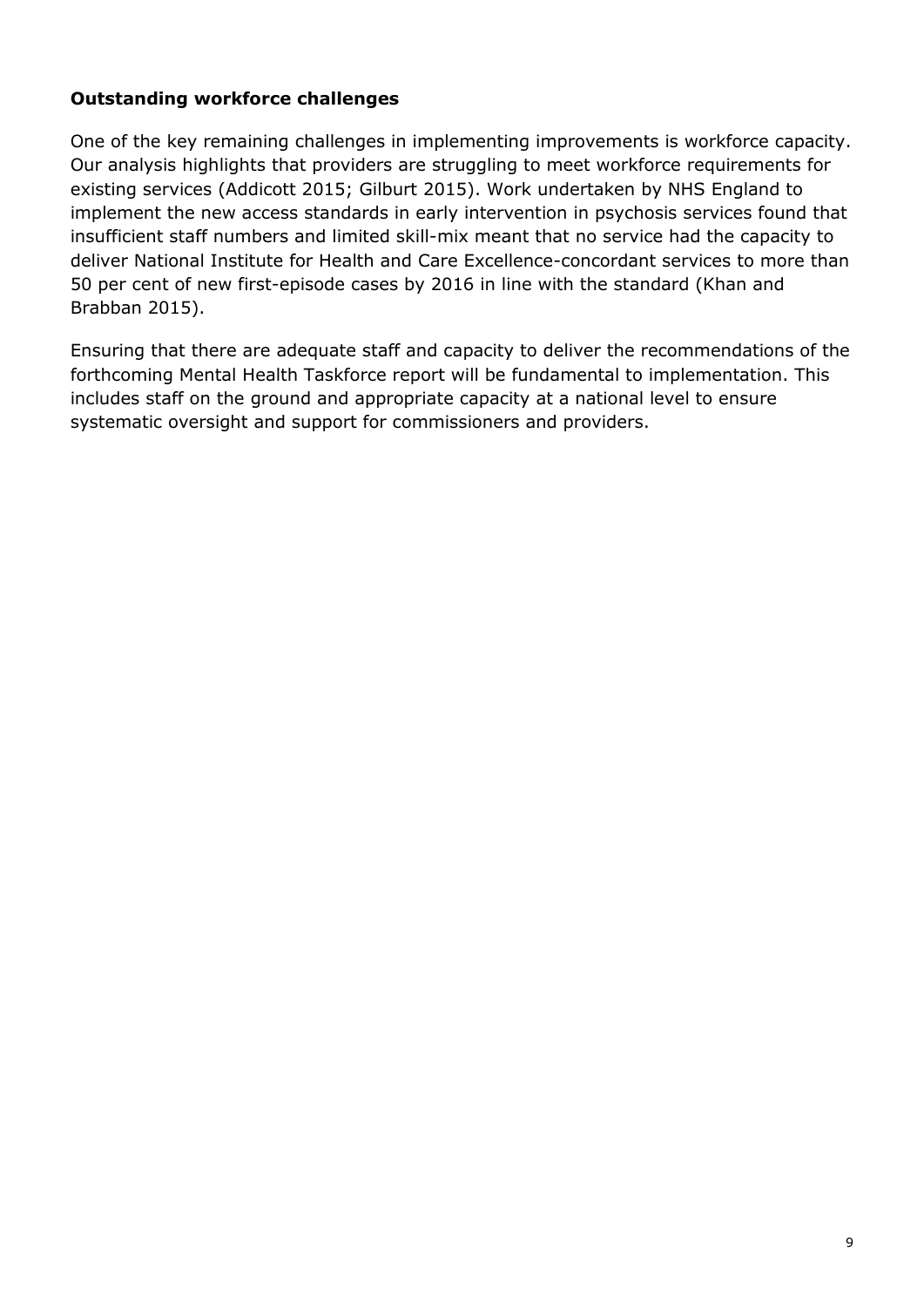#### **References**

Addicott R, Maguire D, Honeyman H, Jabbal J (2015). *Workforce planning in the NHS*. London: The King's Fund. Available at: [www.kingsfund.org.uk/publications/workforce](http://www.kingsfund.org.uk/publications/workforce-planning-nhs)[planning-nhs](http://www.kingsfund.org.uk/publications/workforce-planning-nhs) (accessed on 25 January 2016).

Alderwick H, Robertson R, Appleby J, Dunn P, Maguire D (2015). *Better value in the NHS: the role of changes in clinical practice.* London: The King's Fund. Available at: [www.kingsfund.org.uk/publications/better-value-nhs](http://www.kingsfund.org.uk/publications/better-value-nhs) (accessed on 21 January 2016).

Appleby J, Thompson J, Jabbal J (2015). 'How is the NHS performing?' October 2015 [online]. The King's Fund website. Available at: [www.kingsfund.org.uk/publications/articles/how-nhs-performing-october-2015](http://www.kingsfund.org.uk/publications/articles/how-nhs-performing-october-2015) (accessed on 21 January 2016).

BBC (2015). 'Ministers accused of failing to keep mental health pledge', 23 August 2015 [online]. Available at: [www.bbc.co.uk/news/health-34017915](http://www.bbc.co.uk/news/health-34017915) (accessed on 28 January 2016).

Carter P (2015). *Review of operational productivity in NHS providers: interim report, June 2015*. London: Department of Health. Available at: [www.gov.uk/government/publications/productivity-in-nhs-hospitals](http://www.gov.uk/government/publications/productivity-in-nhs-hospitals) (accessed on 27 January 2015).

Commission on the Future of Health and Social Care in England (2014). *A new settlement for health and social care: final report.* London: The King's Fund. Available at: [www.kingsfund.org.uk/publications/new-settlement-health-and-social-care](http://www.kingsfund.org.uk/publications/new-settlement-health-and-social-care) (accessed on 25 January 2016).

Gilburt H (2015). *Mental health under pressure.* London: The King's Fund. Available at: [www.kingsfund.org.uk/publications/mental-health-under-pressure](http://www.kingsfund.org.uk/publications/mental-health-under-pressure) (accessed on 20 January 2016).

Ham C, Alderwick H (2015). *Place-based systems of care: a way forward for the NHS in England.* London: The King's Fund. Available at: [www.kingsfund.org.uk/publications/place-based-systems-care](http://www.kingsfund.org.uk/publications/place-based-systems-care) (accessed on 25 January 2016).

Humphries R, Wenzel L (2015). *Options for integrated commissioning: beyond Barker.*  London: The King's Fund. Available at: [www.kingsfund.org.uk/publications/options](http://www.kingsfund.org.uk/publications/options-integrated-commissioning)[integrated-commissioning](http://www.kingsfund.org.uk/publications/options-integrated-commissioning) (accessed on 25 January 2016).

Khan S, Brabban A (2015). 'Preparing to implement the new access and waiting time standards for early intervention in psychosis'. Presentation at the North East and Cumbria and Yorkshire and Humber EIP and IAPT Workshop, Leeds, 7 May. Available at: [www.nescn.nhs.uk/wp-content/uploads/2015/04/Joint-North-Regional-MentalHealth-](http://www.nescn.nhs.uk/wp-content/uploads/2015/04/Joint-North-Regional-MentalHealth-Event-Presentation-Final.pdf)[Event-Presentation-Final.pdf](http://www.nescn.nhs.uk/wp-content/uploads/2015/04/Joint-North-Regional-MentalHealth-Event-Presentation-Final.pdf) (accessed on 20 January 2016).